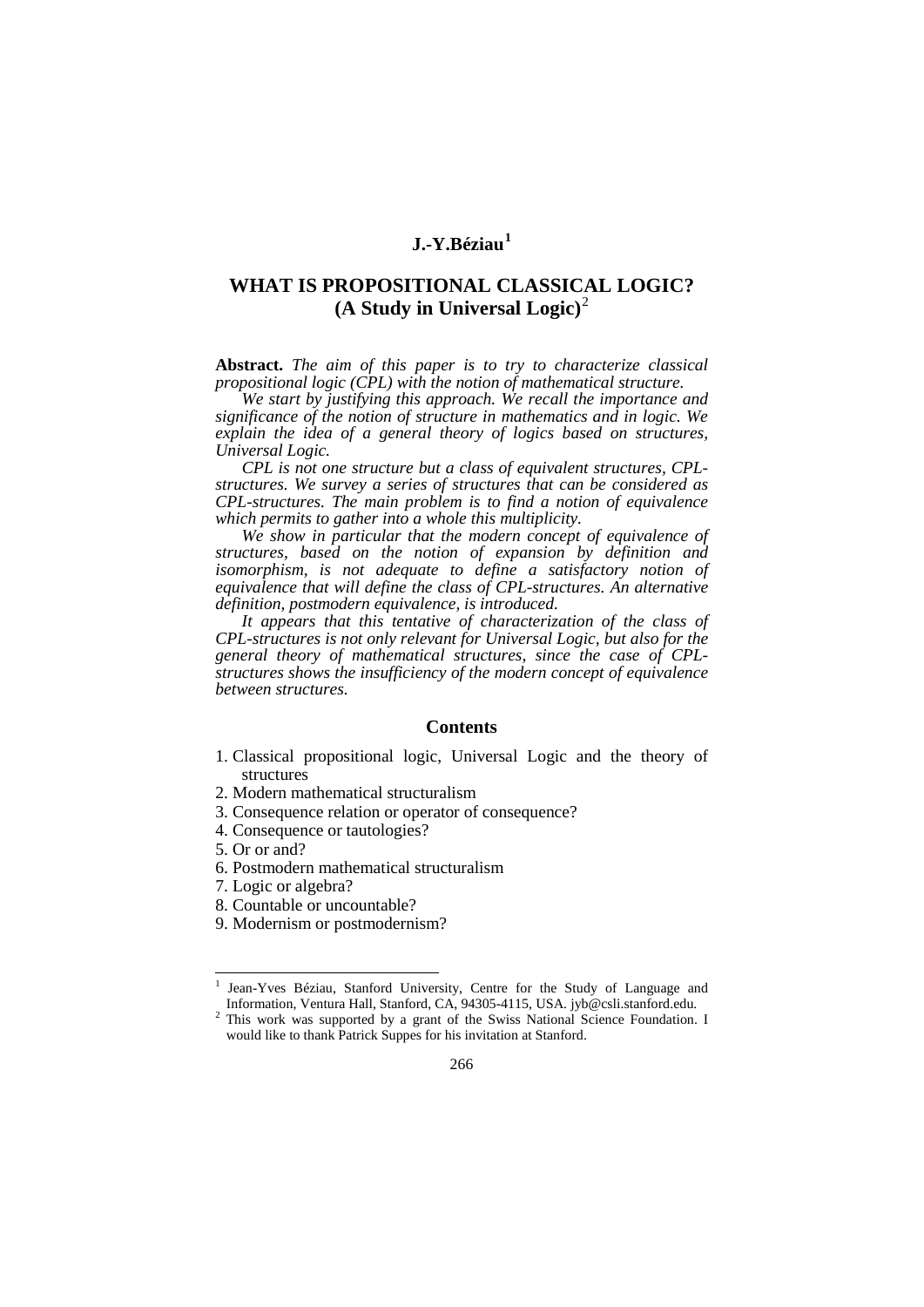# **1. Classical propositional logic, Universal Logic and the theory of structures**

Logic is nowadays a very vast and varied field and probably there is no logician who has a global knowledge of it, from inaccessible cardinals to lambda calculus, from cylindric algebra to the hyperarithmetical hierarchy, from stability theory to quantum logic. On the other hand, there is a part of logic that every logician certainly knows, it is classical propositional logic (CPL hereafter).

So it seems that the question "What is classical propositional logic?" does not have to be asked since everybody knows of course what is CPL. But there are several ways of "knowing". In some sense everyone knows what is a cat, a number or light, mainly because one is acquainted with these things. But few people, if any, are able to give proper definitions of a cat, a number or light. To give such definitions people turn either to philosophy or science.

Maybe people think that CPL is already scientific and well defined. So they think that someone who asks "What is CPL?" can only be a helpless philosopher. But we must remember that some hundred years ago mathematicians thought that people like Frege and Russell were helpless philosophers.

To the question "What is CPL?", a bright young logician could answer: "Very easy, two-valued truth-tables are CPL, such or such Hilbert-type axiomatic system is CPL, such or such Gentzen-type proof system is CPL, such or such tableau system is CPL, Boolean algebra is CPL, all this and many more is CPL." We can reply to this bright young logician in the same way as Socrates to Theaetetus: "How generous and open-handed of you! You were asked for one thing, but you're offering several, and a variety instead of something simple" (Plato, Theaetetus, 146d).

One way to give a definition by comprehension of CPL rather than by extension, is to consider CPL as a structure. This is useful in practice: one can present the completeness theorem saying that twovalued truth-tables and a given Hilbert-type axiomatic system define the same structure. As it is known, the notion of structure has been crucial to reorganized and unified mathematics and is the cornerstone of modern mathematics<sup>[3](#page-1-0)</sup>. Following the structuralist approach to mathematics, a general theory of logics has been developed under the name Universal Logic. It is a theory of logical structures in the same

<span id="page-1-0"></span>There are a lot of interesting philosophically oriented papers by Bourbaki and his friends about the notion of mathematical structure. Most of these papers are difficult to find and not very well-known. The reader may have a look at the most famous [3]. He may also consult the historical book of Corry [6]. 3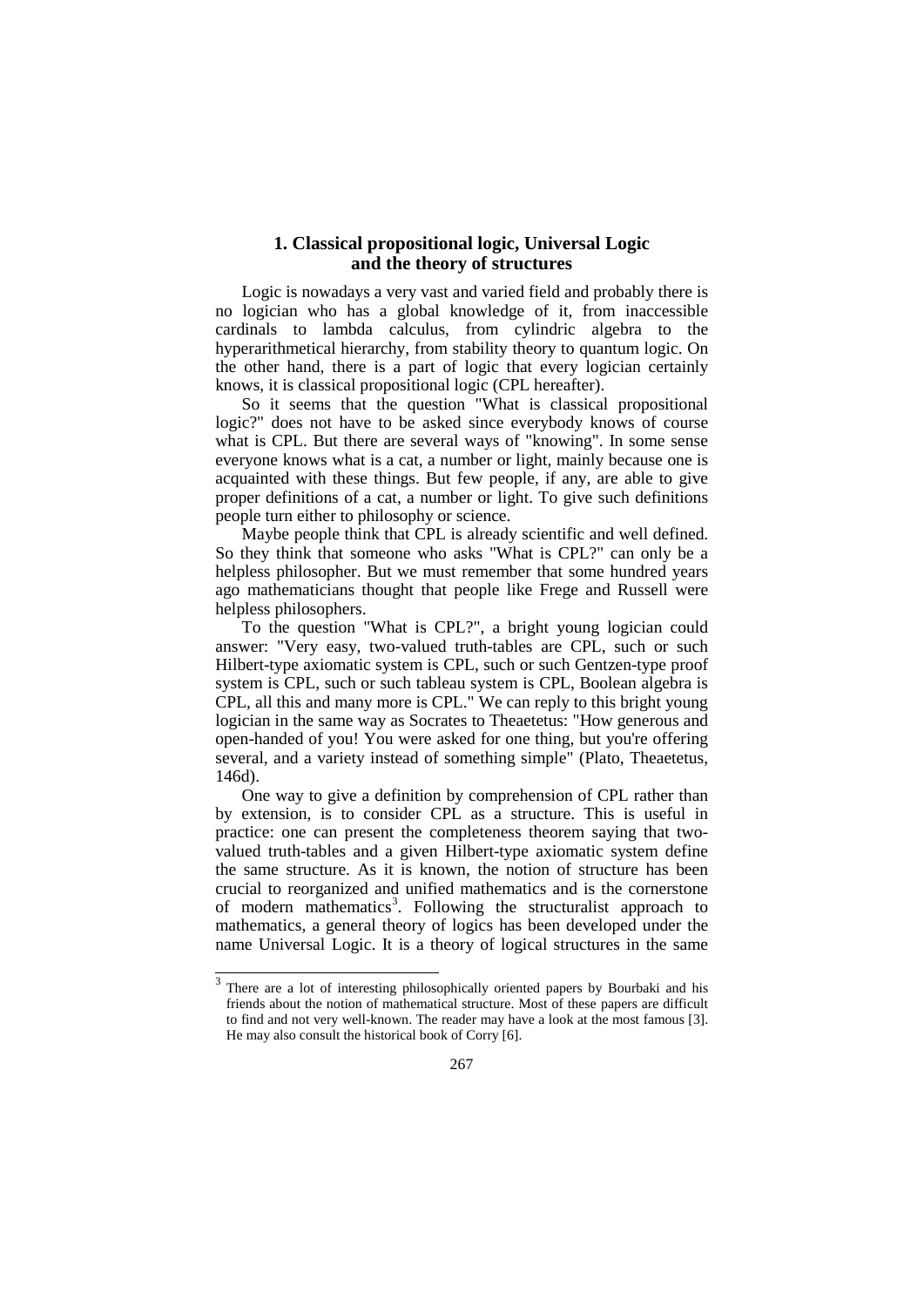way as Universal Algebra is a theory of algebraic structures (see [1],  $[2]$ )<sup>[4](#page-2-0)</sup>.

But what is a logical structure? That is the question. In fact we will see in this paper that it is even difficult to answer this question for the most well-known logical structure, i.e. CPL.

The problem is that CPL does not appear as one structure but as a multiplicity of structures, CPL-structures. Then if we want to properly define CPL according to the structural approach of Universal Logic, we must find a way to unify this multiplicity into a whole, through a relation of equivalence between structures.

As it is known, a Boolean algebra can be represented as a Boolean ring or as a distributive complemented lattice. These two structures are equivalent. Boolean algebra is a class of equivalent structures, and a Boolean algebra is any member of this class. Everything is clear and there is no problem at all.

But the difficulty with CPL-structures is that the standard notion of equivalence between structures does not applied straightforwardly to it. Equivalence between structures is a fundamental notion of the general theory of structures and CPL-structures happen to challenge it. If we consider the general theory of structures as part of the foundation of mathematics (conceptual foundation by opposition to the axiomatic approach, cf [8]), we can say that Universal Logic, through the simple case of CPL, challenges the foundation of mathematics.

After presenting the standard notion of equivalence and the concepts of modern mathematical structuralism on which it is based, we present a series of different CPL-structures. The difficulty to apply the standard notion of equivalence to these structures leads us to develop an alternative notion of equivalence based on postmodern structuralism.

#### **2. Modern mathematical structuralism**

Modern mathematical structuralism has to be understood by contrast with *post-modern* mathematical structuralism that we will introduce later on, also by contrast with modern *logical* structuralism. Logical structuralism has been developed within model theory. It is

<u>.</u>

<span id="page-2-0"></span><sup>&</sup>lt;sup>4</sup> The structuralist approach in logic can be traced back to Tarski (cf [13]), it has been further developed in Poland especially by Suszko's group in the sixties and the seventies (cf. [4] [5]) and more recently by the Barcelona logic group [7]. People like Suszko and his followers tend to consider logical structures as special cases of algebraic structures. Whether this view is correct or not depends on some points which will be discussed in the present paper. Our idea is to consider Universal Logic as independent of Universal Algebra, rather than a part of it. This view was already held by Porte ([11]). His idea was that logical structures were fundamental mother structures in the sense of Bourbaki.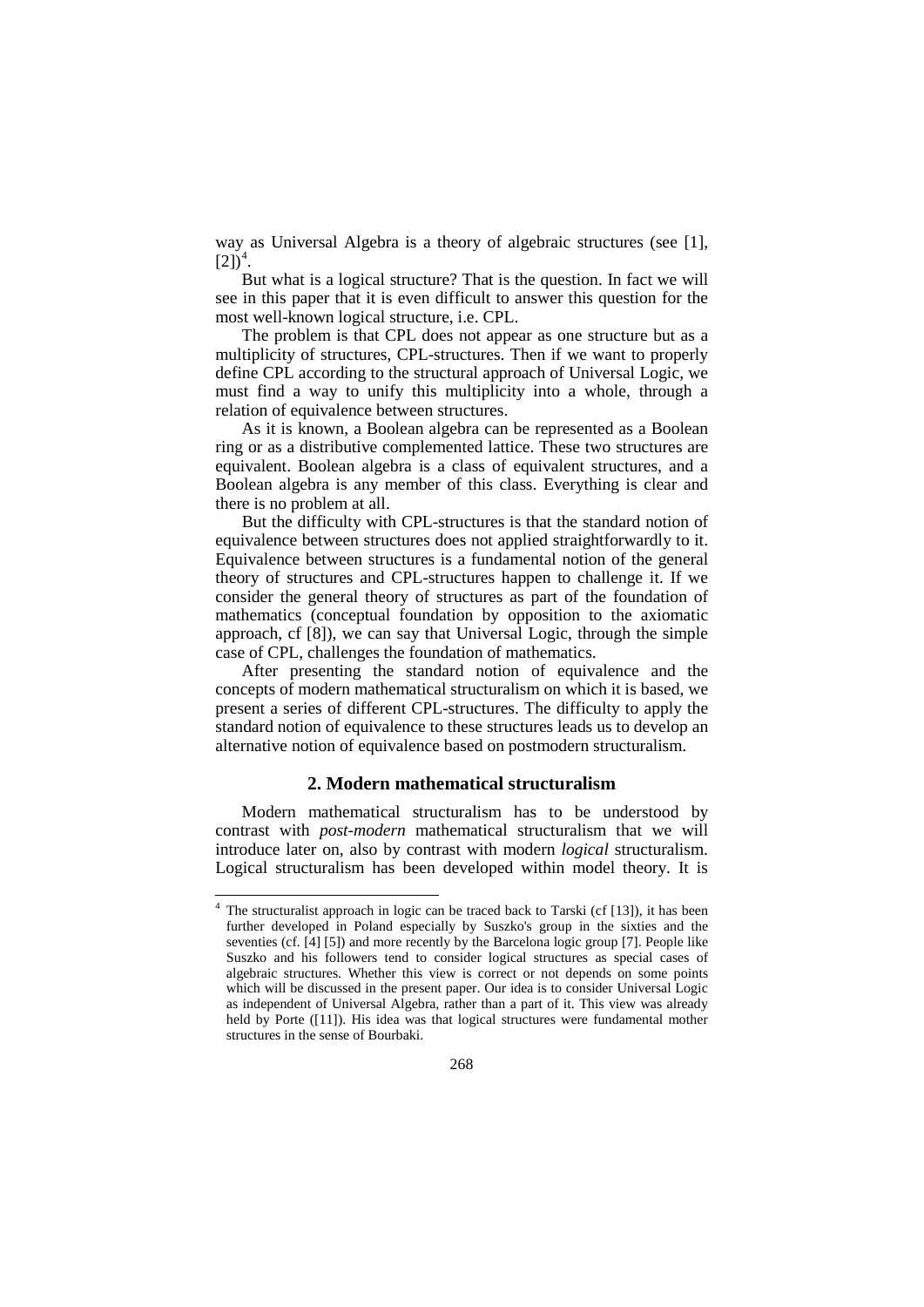fundamentally dicephalous, there is on one side the *reality* of the structure, on the other side the *language* of the structure. In mathematical structuralism we will consider only the "reality" of the structure<sup>[5](#page-3-0)</sup>. A structure is an object of the following type:

## *S* = <**S**; τ>

**S** is called the *domain* of the structure, it is just a set.

τ is called the *type* of the structure, it is a sequence of relations defined on the domain (we take the concept of relation here in a very broad sense: including functions and not only relations between elements of the domain, but relations between parts of the domain, etc.)

We say that two structures have the same type iff their types have the same quantity and quality, that is to say if the lengths of the sequences are the same and if the first members of the two sequences are similar constructions (e.g. two binary relations defined on the power set of the domain), the second members also, etc. Now we will introduce several notions that will enable us to define the notion of equivalence between structures.

## **Definition of isomorphism**

The relation of *isomorphism* is defined between structures of the same type. Two structures are isomorphic iff there is a bijection between them that preserves all the relations of the types. One may think that the notion of isomorphism is the basic notion of identity or equivalence between structures. But this notion is too strong for two reasons: one may want to identify structures of *different cardinalities* (cf. section 8) and one may also want to identify structures of *different types*.

## **Definition of expansion/reduct**

A structure  $S2 = \langle S2; \tau2 \rangle$  is an expansion of a structure  $S1 = \langle S1;$ τ1> (or *S*1 is a reduct of *S*2) iff

they have the same domain:  $S1 = S2$ 

the type of *S*1 is included in the type of *S*2:  $\tau$ 1  $\subset \tau$ 2

A typical example is:  $\langle N; +, \times, \le \rangle$  is an expansion of  $\langle N; +, \le \rangle$ 

## **Definition of definition by expansion**

<u>.</u>

If the new elements of the type of *S*2 can be defined in terms of the elements of the type of *S*1, we say that *S*2 is an *expansion by definition* of *S*1.

<span id="page-3-0"></span><sup>&</sup>lt;sup>5</sup> The definitions that we present here are adaptations of definitions of logical structuralism, this adaptation is probably an original contribution that we are making here.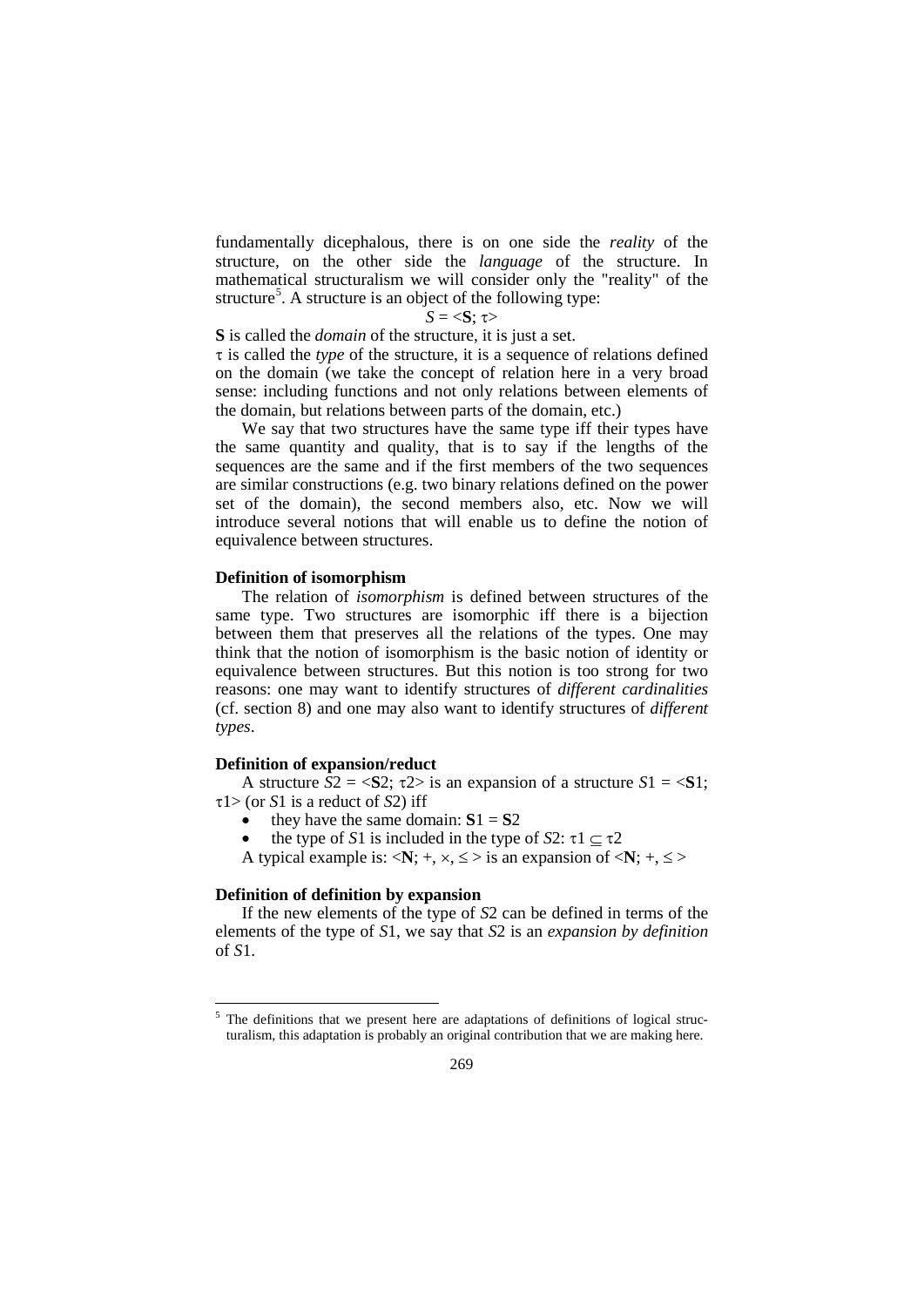The difficulty here is to define definition. One can admit several kinds of definitions, and accordingly a structure is or is not expansion by definition of a given structure. Let us give a typical example. <**N**; 0,  $s, +, \times, \leq$  >, where *s* is the *successor function*, is an extension by definition of  $\langle N; 0, s \rangle$  if we consider second-order definitions (i.e. definitions involving quantification over parts of the domain of the structure), but it is not an extension by definition if we restrict ourselves to first-order definitions.

#### **Definition of equivalence between structures**

Two structures are equivalent iff they have a common (up to isomorphism) expansion by definition.

In particular if a structure is an expansion by definition of another one, they are both equivalent. The problem of which kind of definitions we will admit is therefore also fundamental here. For example, from a second-order viewpoint <**N**; 0, *s*, +,  $\times$ ,  $\le$  > is equivalent to <**N**; 0, *s*> but not from a first-order viewpoint.

Another important notion of mathematical structuralism is the notion of extension. It is not needed to define equivalence in the modern sense, but we will need it to define equivalence in the postmodern sense.

### **Definition of extension/substructure**

A structure  $S2 = \langle S2 : \tau2 \rangle$  is an *extension* of a structure  $S1 = \langle S1 :$ τ1> (or *S*1 is a *substructure* of *S*2) iff

- the domain of *S*1 is included in the domain of  $S2: S1 \subset S2$
- they have the same type

each element of  $\tau$ 1 is a restriction of the corresponding element of τ2 to **S**1

A typical example is:  $\langle \mathbf{Z}; 0, s, +, \times, \le \rangle$  is an extension of  $\langle \mathbf{N}; +, \times, \rangle$  $\leq$   $>$ .

Note that in this example we use the same symbol  $+$  to denote two different things (the same for  $\times$  and  $\leq$ ). As Bourbaki would say "C'est un abus de langage dont les mathematiciens sont tres friands". In fact such "friandise" is exactly justified and explained by the definition of extension of structure. Mathematicians use the same symbol because although these two symbols denote two different functions, they denote functions which are intimately connected.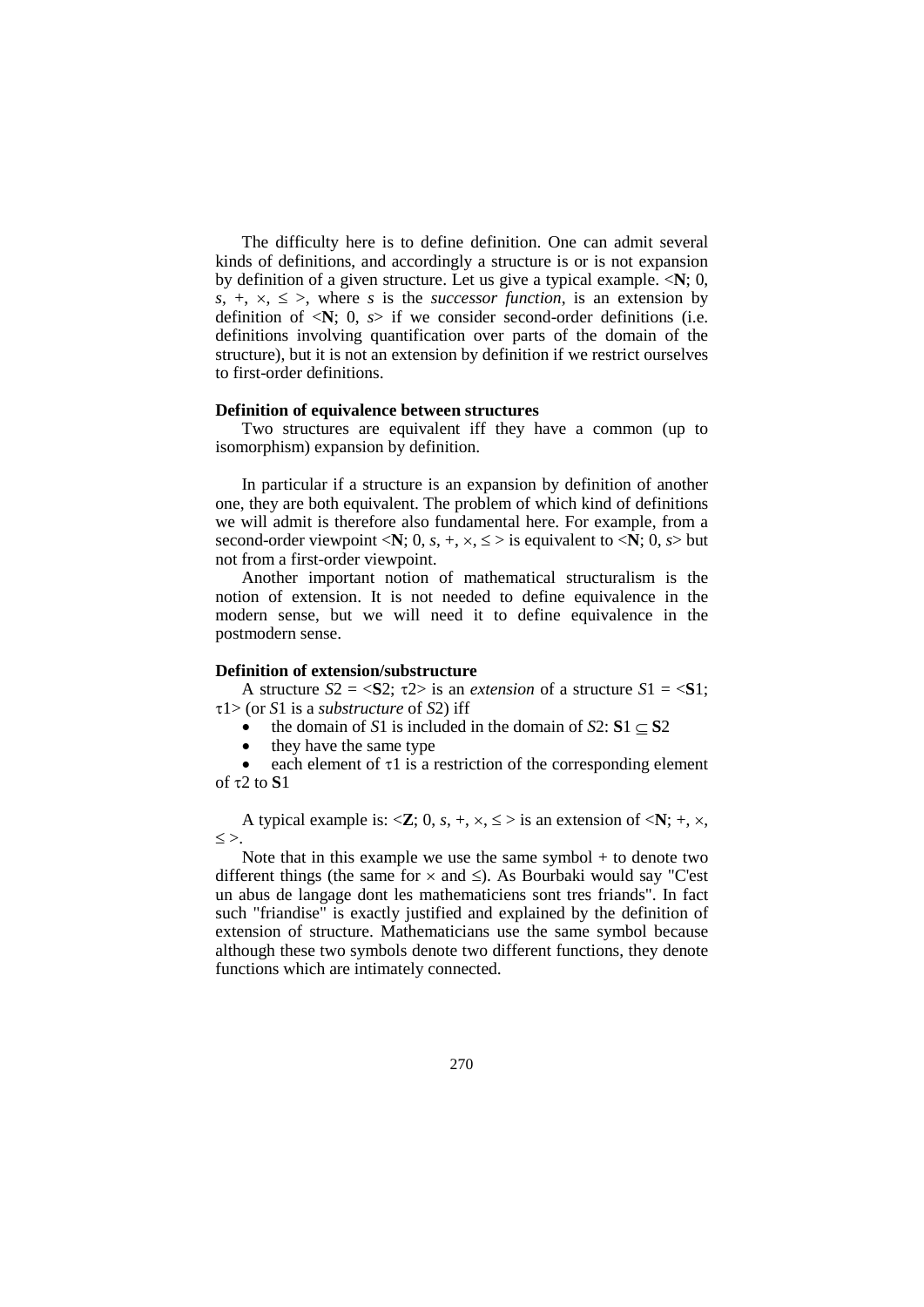#### **3. Relation of consequence or operator of consequence?**

The following structure will be the structure of reference for our investigations about CPL-structures:

$$
K = \langle \mathbf{F}; \neg, \wedge, \vee, \rightarrow, | \rightarrow
$$

Elements of **F** are called *formulas*. The set **F** is freely generated from a subset **A** of *atomic formulas* with the unary function  $\neg$ , called negation, and three binary functions: ^, called conjunction, ∨, called disjunction, and  $\rightarrow$ , called implication. That is to say the following structure is an absolutely free algebra:

$$
F = \langle \mathbf{F}; \neg, \wedge, \vee, \rightarrow \rangle
$$

The structure K can therefore be represented in a simpler way as follows:

$$
K = \langle F; | \cdot \rangle
$$

The relation |- is called *relation of consequence*. It is a relation between sets of formulas and formulas, i.e.  $\vdash \subseteq P(\mathbf{F})\mathbf{X}\mathbf{F}$ .

There are thousands of structures that one may want to consider as CPL-structures. And for each one we must check if the standard notion of equivalence apply in such a way that this given structure is equivalent to *K*.

Let us start with an easy case. Instead of considering a *relation* of consequence |- to define CPL, we can consider, as Tarski did, an *operator* of consequence *Cn*. It is easy to see that it is the same, that we have here two equivalent structures.

Consider the structure

$$
Kn = \langle F; Cn \rangle
$$

where *Cn* is a function from **F** to **F**.

It is not difficult to show that *Kn* and *Cn* are equivalent. We consider the following structure:

$$
KKn = \langle F; | \cdot; Cn \rangle
$$

This structure is an expansion by definition of *K* and of *Cn*. The following definition is used:

$$
a \in CnT \text{ iff } T \mid a
$$

### **4. Consequence or tautologies?**

Let us now turn to a more complex case. Consider the structure  $T = \langle F; T \rangle$ 

where **T** is the subset of **F**, the set of classical *tautologies*.

We can say that the following structure

$$
KT = \langle F; | \cdot; T \rangle
$$

is an expansion by definition of *K* and *T* using respectively the two following definitions:

(1) a ∈ **T** iff ∅ |- a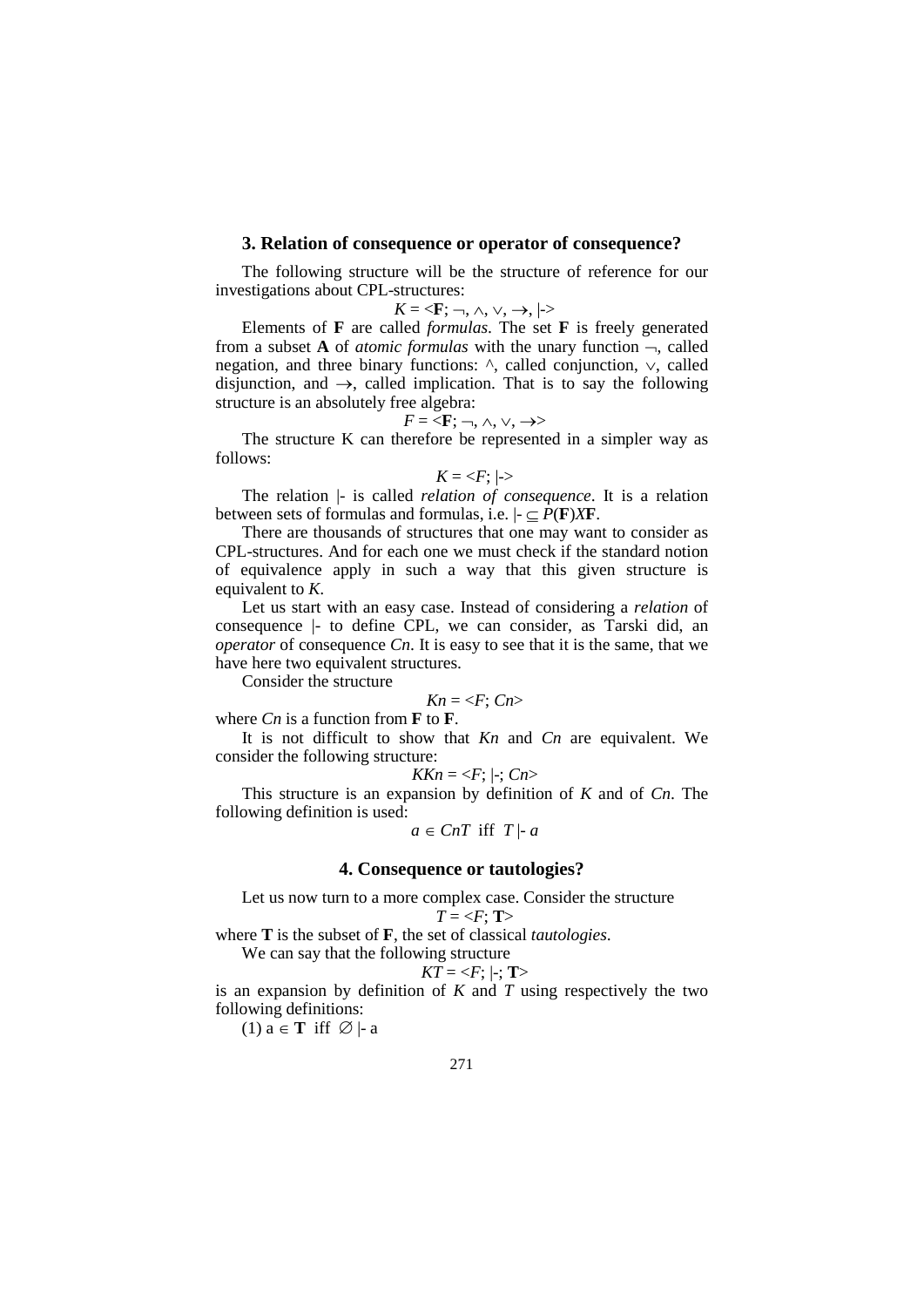(2) T |- b iff there exists elements  $a_1, \ldots, a_n$  of T, such that  $a_1 \wedge \ldots \wedge$  $a_n \to b \in \mathbf{T}$ 

In this sense *T* and *K* are equivalent structures.

However there is a fundamental property that distinguishes *T* and *K*. The first is decidable (in the sense that the set **T** is recursive) and the second is not decidable (in the sense that the relation |- is not recursive).

At this point it is important to note that what we want to establish is a congruence relation between structures. Our notion of equivalence will be a congruence relation depending on which *superstructure* we will consider, which properties will be taken into account in this superstructure. If we think that *T* and *K* must not be considered as equivalent, then we just take a superstructure featuring decidability. Or we may take the other option.

Another way to look at the problem is to analyze the definition (2) above. If one doesn't want *T* and *K* to be equivalent, one can find a way to rule out this definition. On the other case one has to be able to justify the allowance of this definition (and therefore all similar ones) and has to be ready to accept all the consequences of such kind definition.

We consider now the structure

 $M = \langle F; | \cdot_m \rangle$ 

where  $\vert \cdot_m$  is a relation between sets of formulas, i.e.  $\vert \cdot_m \subseteq P(\mathbf{F})\text{XP}(\mathbf{F})$ We can say that the following structure

$$
KM = \langle F; | \cdot | \cdot | \cdot | \rangle
$$

is an expansion by definition of *K* and *M* using respectively the two following definitions:

(1) T  $\vert$ -<sub>m</sub> U iff there exists  $a \in U$  such that T  $\vert$ - *a* 

(2) T |- *a* iff T |-  $_m \{a\}$ 

Let us also consider the structure

 $M_0 = \langle F; |_{-m0} \rangle$ 

where  $\vdash_{m0}$  is a relation between finite sets of formulas.

Structures of type  $M$  or  $M_0$  have been considered in the literature, sometimes under the name multi-conclusion logic (cf. [12]). The problem is that people don't always made a sharp distinction between *M* and  $M_0$ . But the difference between these two structures is the same as between *K* and *T*, since one is decidable and not the other. So the equivalence between them is not straightforward.

## **5. Or or and?**

Classical logic can be presented in a more economical way that *K* since implication and disjunction are definable with negation and conjunction. One could also consider classical logic as a structure with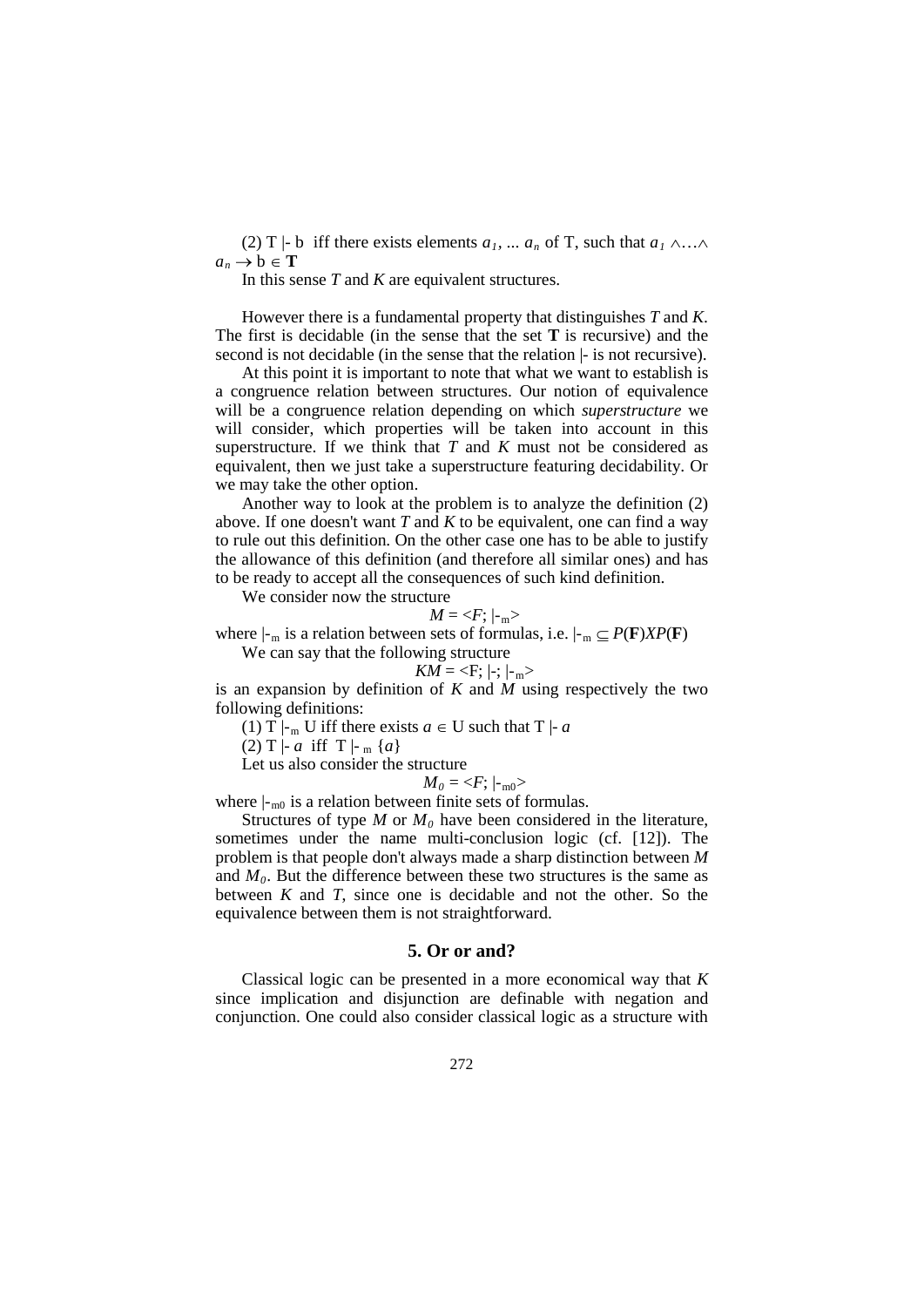only one connective, like the Sheffer's stroke. If we want to be generous instead of being stingy, we could on the other hand consider a richer structure than *K*, adding for example the bi-implication  $\leftrightarrow$ , etc. Generally all these ways of presenting CPL are considered as equivalent. Let us call this intuitive notion of equivalence, *languageequivalence*, and let us see if we can define language-equivalence within classical structuralism.

Consider the structures

$$
K_{and} = \langle F_{and}; |_{and} \rangle
$$
  

$$
K_{or} = \langle F_{or}; |_{or} \rangle
$$

where  $F_{and}$  and  $F_{or}$  are respectively the structures

$$
<\!\!\mathbf{F}_{and}; \neg_{and}, \land_{and}, \rightarrow_{and} \!\!>
$$
  

$$
<\!\!\mathbf{F}_{or}; \neg_{or}, \lor_{or}, \rightarrow_{or} \!\!>
$$

where  $x_{and}$  are the restrictions of x to  $\mathbf{F}_{and}$ 

and  $x_{\alpha r}$  are the restrictions of x to  $\mathbf{F}_{\alpha r}$ .

Everybody knows that it is possible to define  $\vee$  with  $\neg$  and  $\wedge$  in the following way:

$$
a \vee b \equiv_{\text{Def}} \neg(\neg a \wedge \neg b)
$$

but *K* is not an expansion by definition of  $K_{and}$  simply because *K* is not an expansion of K*and*: they have not the same domain.

*K* looks like an extension of  $K_{and}$  since  $\mathbf{F}_{and} \subseteq \mathbf{F}$  and  $*_{and}$  are restrictions of *x* to  $\mathbf{F}_{and}$  but *K* is not strictly speaking an extension of  $K_{and}$  since these two structures have not the same type:  $\vee$  is not part of the type of  $K_{and}$ .

It seems that classical structuralism, based on extension, expansion and isomorphism, is not enough to analyze the relations between *K* and *K<sub>and*</sub>, and more generally the language-equivalence relation. Let us turn therefore into something more sophisticated.

#### **6. Postmodern mathematical structuralism**

Following postmodernism (cf. the distinction between differ*e*nce and differ*a*nce), we introduce the notions of expension, extansion and their correlates.

An *expension* is an expansion of an extension. An *extansion* is an extension of an expansion. We define then in a natural way the notions of *expension by definition and extansion by definition*. And we say that two structures are *postmodern equivalent* iff they have a common (up to isomorphism) extansion or expension by definition.

*K* is an extansion by definition of  $K_{and}$ , since

 $K = \langle \mathbf{F}; \neg, \wedge, \vee, \rightarrow, | \rightarrow \rangle$ 

is an extension of

$$
<\!\!F_{\mathit{and}}; \lnot_{\mathit{and}}, \land_{\mathit{and}}, \lor_{\mathit{and}}, \lnot_{\mathit{and}}, \lvert \lnot_{\mathit{and}} \rangle
$$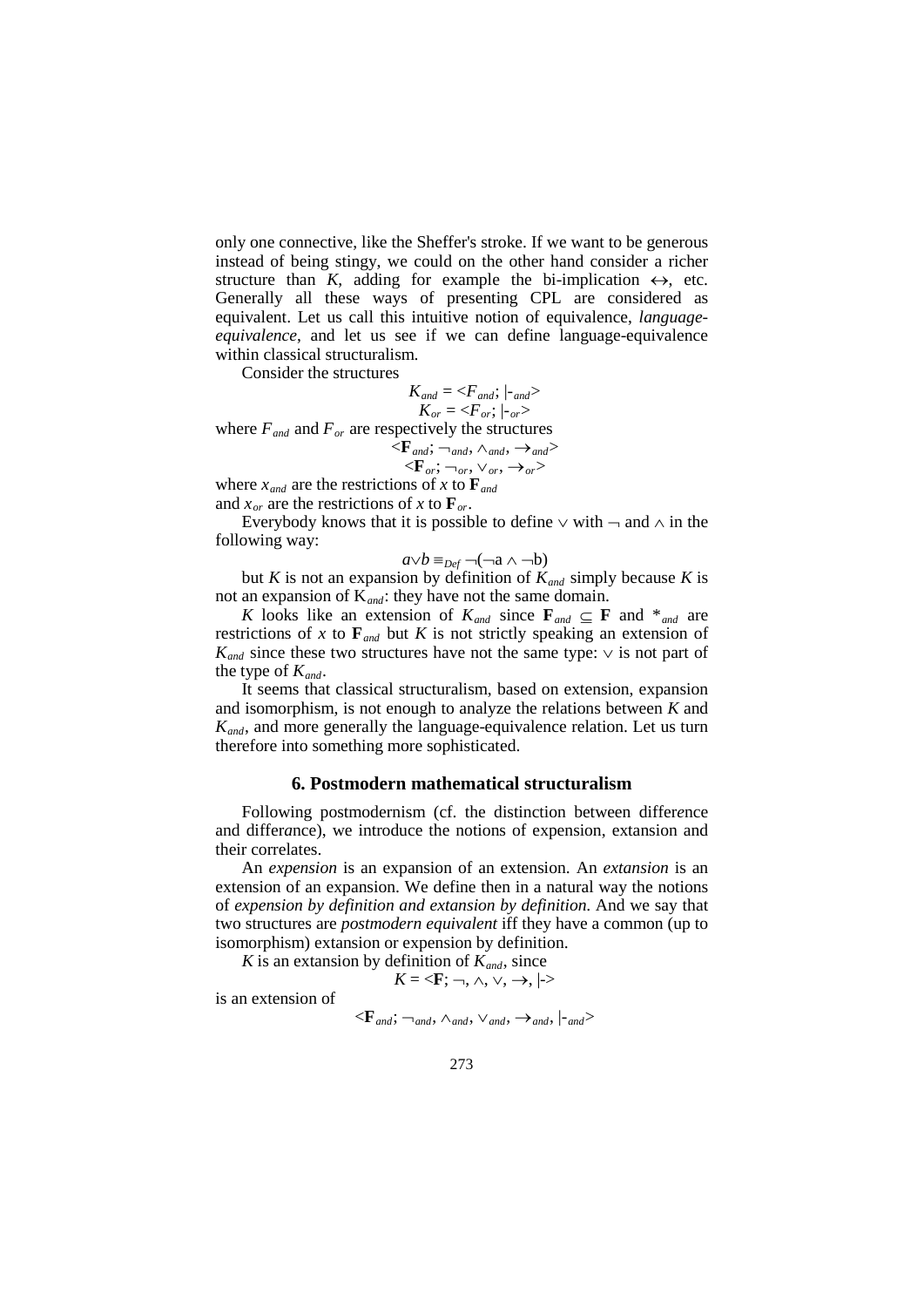which is itself an expansion by definition of

 $K = \langle \mathbf{F}_{and}; \neg_{and}, \wedge_{and}, \rightarrow_{and}, | \neg_{and} \rangle$ 

That seems fine: the two structures  $K$  and  $K_{and}$  are therefore equivalent in the postmodern sense. And the postmodern notion of equivalence also resolves the problem of all language-equivalent structures. But maybe it solves also too much problems, in the sense that it mixes bananas with tomatoes, it puts in the same equivalence class, structures that are too much different.

It is too early to claim that postmodernism structuralism will overthrow modernism structuralism, the notion of postmodern equivalence has to be investigated more systematically.

## **7. Logic or algebra?**

Maybe there is a way to solve the problem of language-equivalence without going into postmodern structuralism, this is the algebraic way.

Given the structure K we consider the binary relation -||- on F defined as follows:

*a* -||- *b* iff {*a*} |- *b* and {*b*} |- *a*

It is known that this relation is a congruence relation. Factorizing *K* with this relation we get the following structure:

$$
K^a = \langle \mathbf{F}^a; \neg^a, \wedge^a, \vee^a, \rightarrow^a, | \neg^a \rangle
$$

We can also factorize the structure  $K_{and}$  by the corresponding congruence relation -||-*and* and then get the following structure:

 $K^{a}$ <sub>and</sub> = <**F**<sup>*a*</sup><sub>and</sub>;  $\rightarrow$ <sup>*a*</sup><sub>and</sub>,  $\land$ <sup>*a*</sup><sub>and</sub>,  $\rightarrow$ <sup>*a*</sup><sub>and</sub>,  $\mid$ <sup>*-a*</sup><sub>and</sub>>

It is easy to see that  $\mathbf{F}^a = \mathbf{F}^a_{and}$  so  $K^a$  and  $K^a_{and}$  have the same domain, and  $K^a$  is an expansion by definition of  $K^a_{and}$ .

If one consider that *K* is equivalent to  $K^a$  and that  $K_{and}$  is equivalent to  $K^a$ <sub>and</sub> then, due to the above fact, K is equivalent to  $K_{and}$  and we have solve the problem of language-equivalence.

But can we consider that a structure is equivalent to one of its factorization? Here we have a problem similar to the one of section 4. A structure and one of its factorization don't have necessary the same properties. So if we want our equivalence here to be a congruence relation, we have to consider that the properties that distinguish a structure and its factorization are not essential.

This problem is related to the question of the distinction between algebra and logic, between Universal Algebra and Universal Logic. Can we consider that CPL is not less, not more than Boolean algebra, and that all the work that has been carried out between Boole and Tarski<sup>[6](#page-8-0)</sup> was meaningless?

-

<span id="page-8-0"></span> $6$  In [14], Tarski proved that we get a Boolean algebra by factorizing CPL.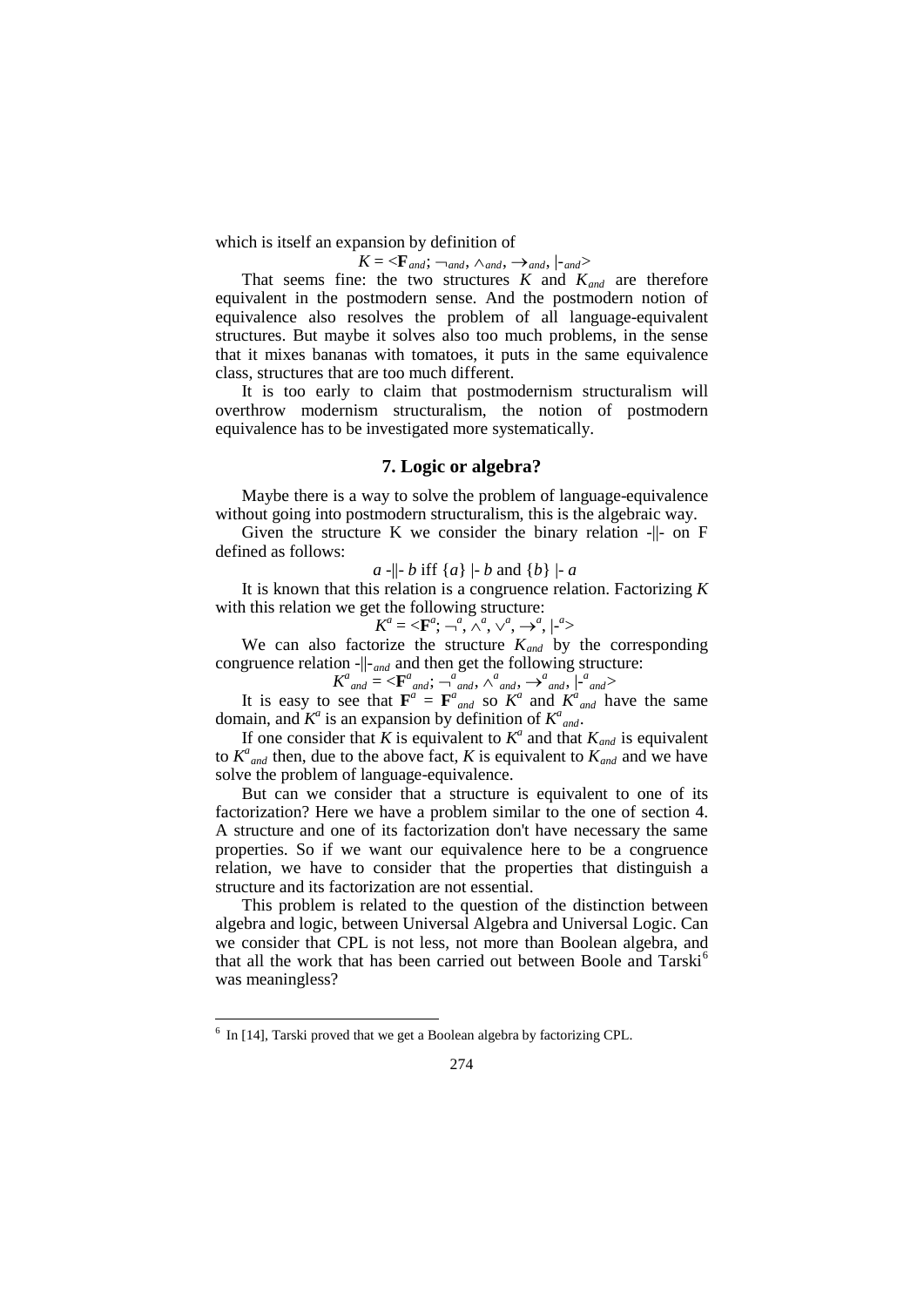At this point it is important to emphasize that the difference between CPL, as represented by *K*, and a Boolean algebra is not only a question of factorization. The structure  $K^a$  is not strictly speaking a Boolean algebra. The difference between  $K^a$  and a Boolean algebra is similar to the difference between *K* and *T*. In a Boolean algebra generally we consider a binary relation (identity) between objects of the domain and not between sets of objects and objects, like |- *a* . If we consider CPL as *T*, then the difference between CPL and a Boolean algebra is just a question of factorization (in this case the relation of congruence has to be defined with the implication – cf. Tarski's original definition).

Nowadays most people would rather consider a logic as a structure of the type of *K*, than of the type of *T*. If we consider that CPL is better represented by *K*, there are two important steps from CPL to Boolean algebra: decidability and factorization. So maybe the algebraic way is not a good way to solve the language-problem equivalence.

#### **8. Countable or uncountable?**

Depending on the fact that the domain  $\bf{F}$  of  $\bf{K}$  is generated by a set of finite, countable[7](#page-9-0) or uncountable atomic formulas, **F** is finite, countable or uncountable.

Due to the fact that the notion of isomorphism depends on the notion of cardinality and that the notion of equivalence, whether it is modern and postmodern, depends on the notion of isomorphism, it is not possible to consider that two versions of *K* of different cardinalities are equivalent. This sounds reasonable for the distinction between finite and infinite, since a finite version of *K* differs from an infinite version in many aspects, for example the factorization of a finite version as a finite domain. But this seems artificial for the distinction within the infinite, between countable and uncountable.

The reason why is due to one important feature of the CPL that we have not discussed yet: *substitution* or *structurality* to use the terminology of the famous paper by Łoś and Suszko [9]. It is easier to explain what happens if we consider tautologies rather than a consequence relation. So let us consider the structure  $T = \langle \mathbf{F}; \mathbf{T} \rangle$ . Following Łoś and Suszko's structuralist approach, a substitution is any endomorphism  $\varepsilon$  of  $\mathbf{F}$ , and the substitution theorem is expressed by

*For every a*  $\in$  **T** *and every*  $\varepsilon$ ,  $\varepsilon$  $(a) \in$  **T** 

Given a formula a, the *schema* of *a*, *sch*(*a*), is the set that we get by taking all the formulas of type ε(a), for any endomorphism ε. A *schema* 

-

<span id="page-9-0"></span> $7$  We use the word countable here by opposition with finite and uncountable.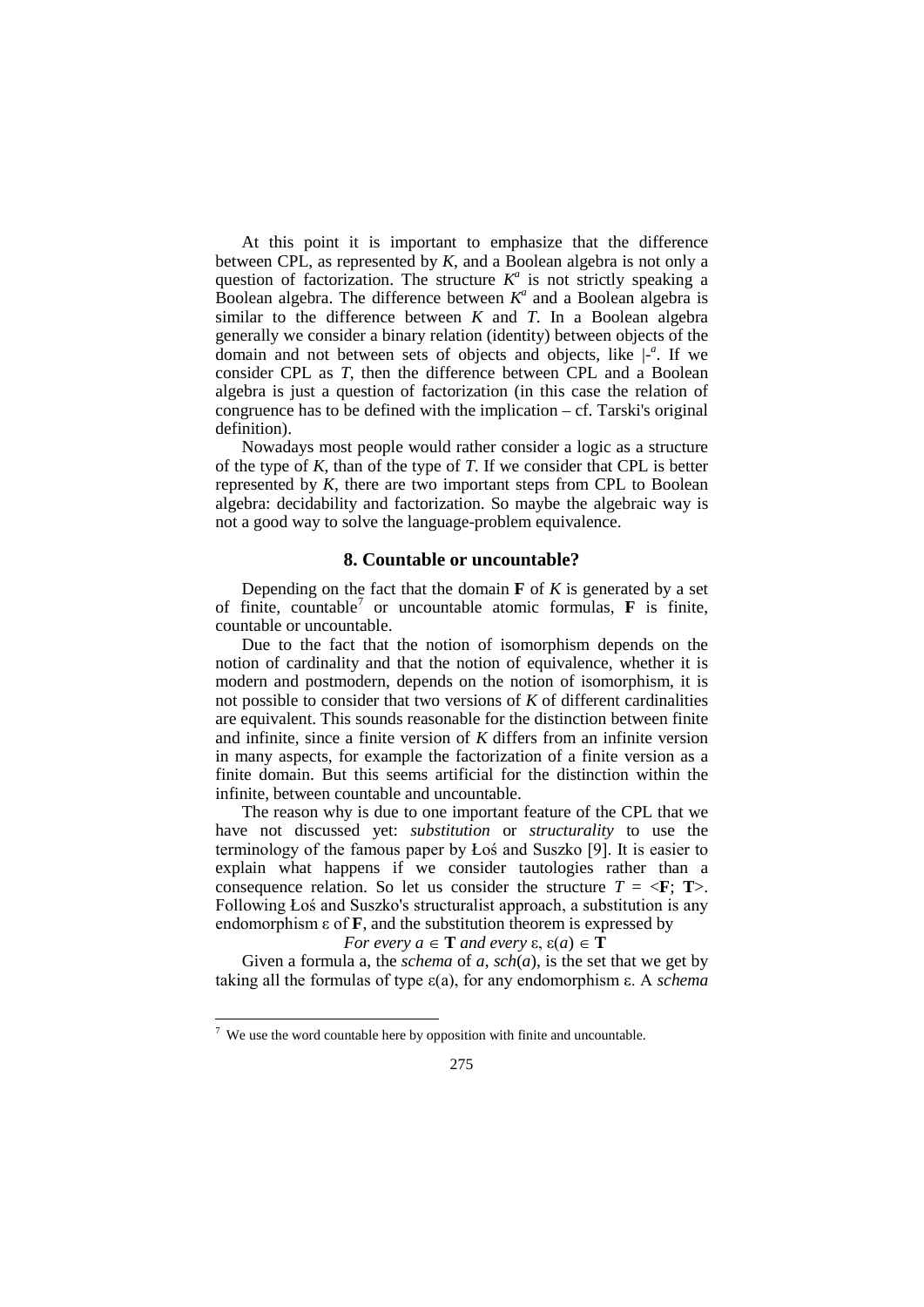*of formula A* is a set of formulas such that there is a formula *a* and  $sch(a) = A$ .

The set of schemas of formulas is always countable whether the set of formulas is countable or uncountable and what is important in *T* are schemas of formulas due to structurality. We don't have more tautologies in the case where the cardinality domain of *T* is an inaccesible cardinal since tautologies are viewed as schemas of formula rather than as formulas.

## **9. Modernism or postmodernism?**

There are many CPL-structures, and it is not easy to find a good concept of equivalence that gather them into a whole. The standard concept of equivalence seems inadequate. It can perhaps be adapted, but probably artificially, to solve the problem. At this stage we don't know if the postmodern concept of equivalence is a good one. It has to be tested in fact in the whole universe of logical structures and also outside of it, in the whole universe of mathematical structures, if we want to have a uniform theory. At least there is a problem that it doesn't solve, the question of equivalence between CPL-structures of different cardinalities.

# **References**

- 1. *Béziau J.-Y.* 1994, "Universal logic", in Logica'94 Proceedings of the 8th International Symposium, T.Childers and O.Majer (eds), Czech Academy of Sciences, Prague, pp.73-93.
- 2. *Béziau J.-Y.* 1995, Recherches sur la logique universelle, PhD, Department of Mathematics, University of Paris 7, Paris.
- 3. *Bourbaki N.* 1950, "The architecture of mathematics", American Mathematical Monthly, 57, 221-232.
- 4. *Bloom S.*, *Brown D.J.* 1973, "Classical abstract logics", Dissertationes Mathematicae, 102, pp.43-52.
- 5. *Brown D.J.*, *Suszko R.* 1973, "Abstract logics", Dissertationes Mathematicae, 102, pp.9-41.
- 6. *Corry L.* 1996, Modern algebra and the rise of mathematical structures, Birkhäuser, Basel.
- 7. *Font J.-M.*, *Jansana R.* 1996, A general algebraic semantics for sentential logic, Springer, Berlin.
- 8. *Lavwere F.W.*, *Schanuel S.M.* 1997, Conceptual mathematics, CUP, Cambridge.
- 9. *Łoś J., Suszko R.* 1958, "Remarks on sentential logic", Indigationes Mathematicae, 20, pp.177-183.
- 10. *Łukasiewicz J.*, *Tarski A.* 1930, "Untersuchungen über den Aussagenkalkül", Comptes Rendus des séances de la Société des Sciences et des Lettres de Varsovie, classe III, 23, pp.30-50.